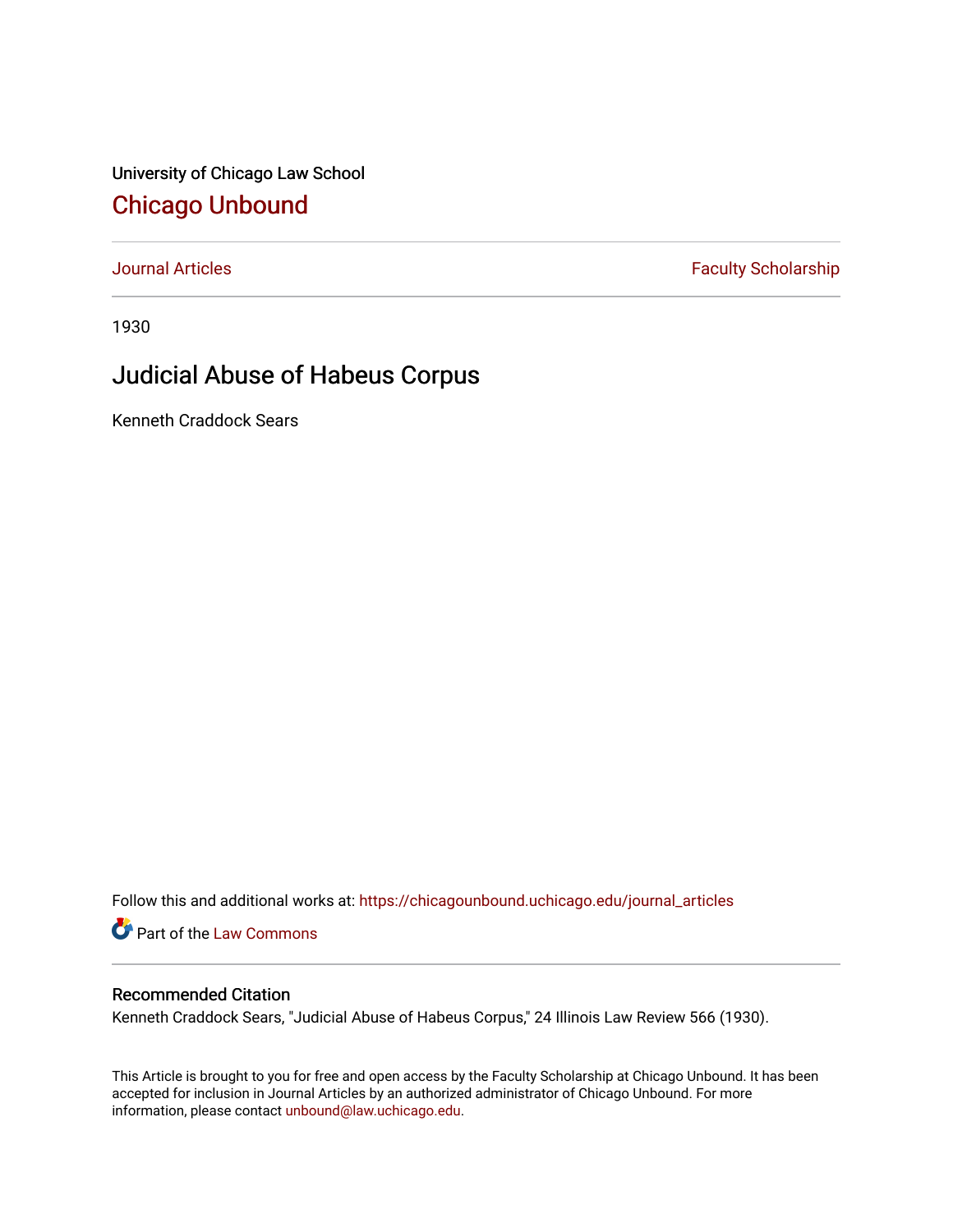# **ILLINOIS LAW REVIEW**

*Published monthly except July to October, inclusive, by Northwestern University Press*

### **\$3.50** PER **YEAR PRICE OF THIS NUMBER 75 CENTS**

Subscribers who wish to discontinue their subscription at the end of the subscription period should notify the business office **of** the REVIEW; otherwise it will be assumed that **a** continuation of the subscription is desired. **Business** communications should **be** addressed to the Business Manager; books and book reviews, to the **Book** Review Editor; and other editorial matters, to the Editor-in-Chief.

### BOARD **OF** EDITORS

**E.** W. Puttkamner, University of Chicago

Editor-in-Chief<br>versity \*Albert Kocourek, Northwestern University E. F. Albertsworth. Northwestern University \*Albert Kocourek. Northwestern University Harold W. Holt, University of Illinois Kenneth **C. Sear,** University of Chicago George **W.** Goble. University **of** Illinois Book Review Editor

BOARD OF MANAGERS<br> **EXECUTE IN A SUMPLE SET ALL SET ON THE SET ON THE SET OF A SET ART HEADLER**<br> **EXECUTE IN SURFALL TO SET ARTS SET ART HEADLER**<br> **EXECUTE IN SURFALL SET ASSESS**<br> **EXECUTE IN SURFALL SET ASSESS**<br> **EXECUTE** Laird Bell. University of Chicago Nathan William MacChesney, Northwestern University \*John T. Chadwell, University of Illinois Benjamin Whar, University of Illinois Harold **J.** Clark. Northwestern University **Leo F.** Wormser, University of Chicago Frederic B. Crossley, Northwestern University And the Board of Editors

**E. E.** Fink **Jay J.** Alloy Rudolph L. Boetelman Philip **M.** Glick Wilma E. Busenback **. S.** Cummings, Jr. E. Harold Hallows<br>
R. M. Foreman <br>
Pavid L. Kroth Bayled M. Hudson Isled B. Jordan Islam Jack Bernard Mosel<br>
Stanley J. Morris Giles E. Jordan Jack Bernard Mosel<br>
Glies H. Penstone Frederic L. Kirgis Brendan Q. O'Brier<br>
Ch

# **ASSOCIATE STUDENT EDITORS**

University of Chicago University of Illinois Northwestern University<br>
M. Glick Jay J. Alloy B. Busenback E. S. Cummings, Jr.<br>
dney S. Gorham, Jr. Mason J. Clarke W. G. Donald Donohoe<br>
Harlod Hallows R. M. Foreman<br>
avid L. Rudolph L. Bostelman<br>E. S. Cummings, Jr.<br>W. G. Donald Donohoe<br><sup>4</sup>Arthur J. Goldberg<br>Jack Bernard Moser<br>Jack Bernard Moser<br>Brendan Q. O'Kell, Jr.<br>Rugh O'Neill, Jr.<br>Robert L. Taylor

### \*Chairman.

*The Editorial Board does not assume collective responsibility for any statement in the columns of the REmw. Each article or communication. includin.q editorial notes, comments on cases, and book reviews, is identified by the name or the initials of the writer.*

## EDITORIALS

## JUDICIAL **ABUSE** OF **HABEAS CORPUS**

In March, 1929, in the ILLINOIS LAW REVIEW,<sup>1</sup> there appeared comment upon the action of Judge Charles A. Williams of the Superior Court of Cook County, Illinois, in releasing from a penitentiary on a writ of habeas corpus a man who had pleaded guilty to a charge of murder. There seemed to be as little judicial excuse for that action as one could well imagine.

<sup>1. 23</sup> ILLINOIS LAW REVIEW 695.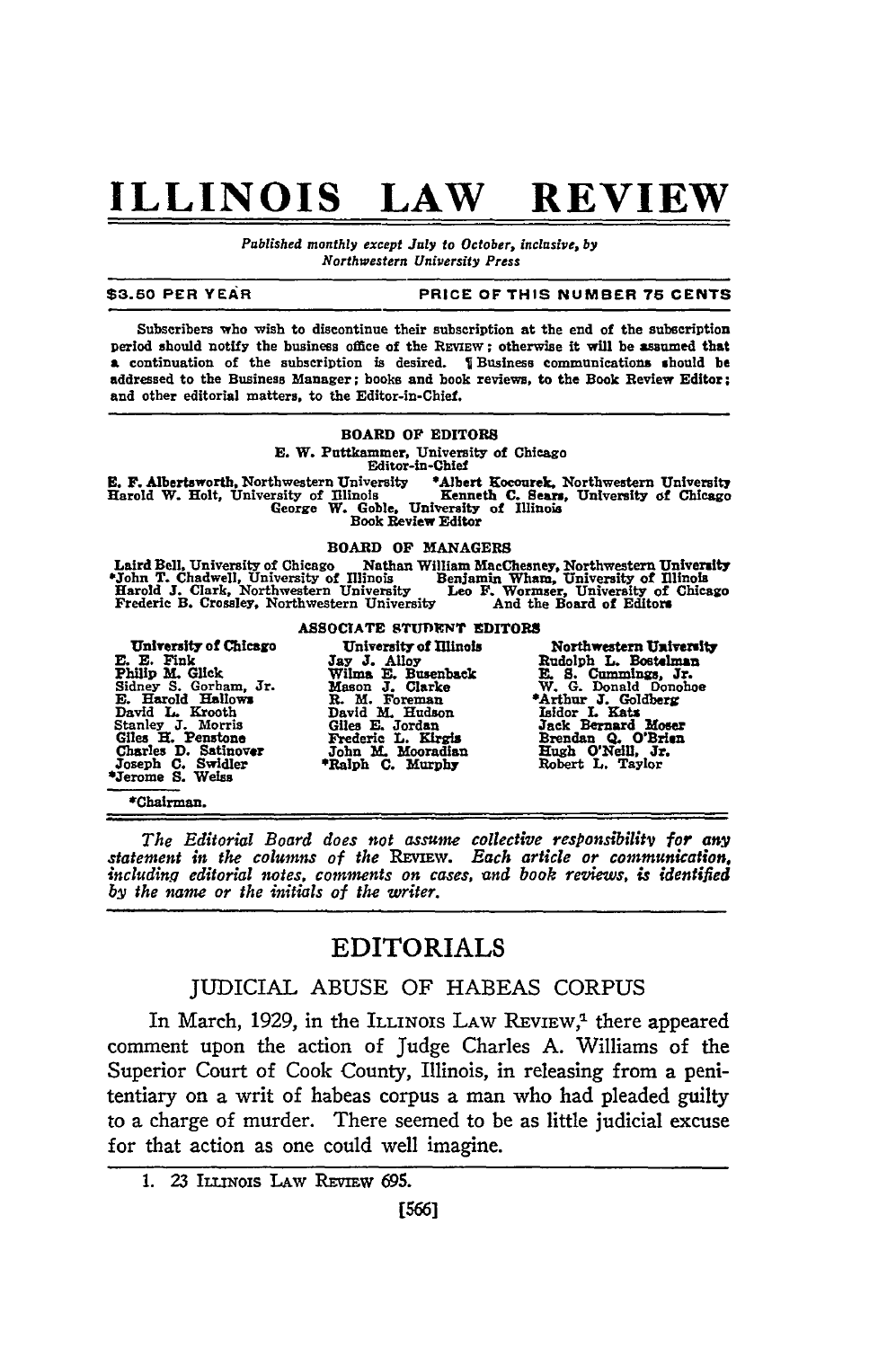$\sim$ 

It now appears that a greater imagination was needed. The same Judge Williams was persuaded to release on a writ of habeas corpus Emil Schneider, who had been convicted of an assault with intent to commit rape. Perhaps a man of that type at large is less to be feared than a murderer. But the person released in this instance was convicted in Du Page County. His attorney,<sup>2</sup> who appeared for Joseph Chapman in the earlier case, was no more successful in preventing the Supreme Court of Illinois from quashing the record made by Judge Williams in the second case<sup>3</sup> than he was in the first case.<sup>4</sup>

There was no real merit in the reasons assigned for releasing Chapman, but they had some plausibility. The reasons assigned for requesting a release of Schneider, who had been in the penitentiary at Joliet for two and one-half years, are positively puerile. Here they are: (1) While the indictment charged that Schneider made an assault with intent *forcibly* to ravish, yet the charge was void because it failed to allege that the female was under sixteen years of age. (2) The jury committed a fatal error when it returned a verdict that found Schneider guilty of an "assault with intent to rape"; it should have returned a verdict of guilty of an assault with an intent to *commit* rape. **(3)** The trial court was without jurisdiction to impose sentence in a penitentiary because Schneider was under twenty-one; he should have been sentenced to the reformatory at Pontiac. (4) Schneider was charged with rape as well as an assault with intent to com'mit rape. Under the Parole Act the jury is to fix the term of imprisonment upon a conviction where one is "charged" with rape. In the particular instance, the jury merely found him guilty as charged and that he was "about the age of twenty-one years." Upon this verdict, the trial court sentenced him **"for** a term of not less than one year nor more than fourteen years."<sup>5</sup> The point was, apparently, that because he had been "charged" with rape, the fact that he had been convicted of only an assault with intent to commit rape should have been ignored and he should have been treated as if he had been convicted of rape.<sup>6</sup>

2. W. **G.** Anderson. The classified telephone directory for Chicago has under the title of "Lawyers" only one W. **G.** Anderson.

*3. People* ex **rel** v. *Williams* **(1929)** 334 Ill. 241, **165 N. E. 693.**

4. People ex rel v. Williams (1928) 330 Ill. 150, 161 N. E. 312.<br>5. The record facts set forth were obtained from a copy of the brief<br>and argument filed in the Supreme Court of Illinois by Mr. C. W. Reed. State's Attorney for **Du** Page County. Acknowledgment is made of his kindness. The "brief and argument' contains a copy of the common law record in the case of *People v. Schneider.*

6. If he had been convicted of rape, it may be conceded that the jury should have fixed the term of imprisonment. The conviction of an assault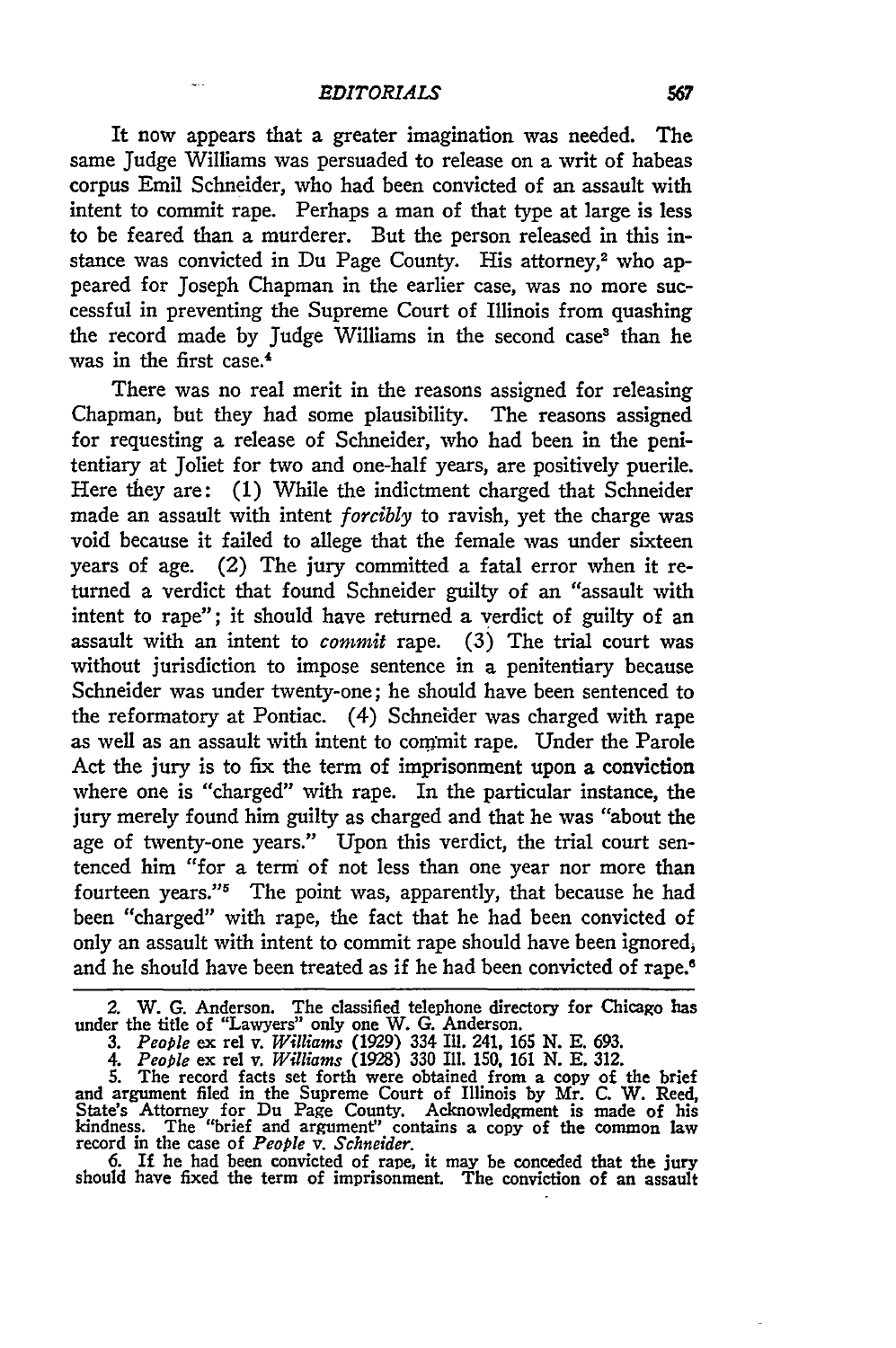The Supreme Court of Illinois had no apparent difficulty with any of these allegations.7 Most of them seem only to jest with the administration of criminal justice. If that were not a matter of importance, the whole proceeding could be passed over as one of life's little jokes. But if one should think that the allegations set forth are matters of any moment, surely he will admit that the propei procedure would have been to have sued out a writ of error. This was never done, and it was available to Emil Schneider. There seems to be no excuse for the attempt to use habeas corpus as a substitute for a writ of error.

This case illustrates how an ancient writ can be abused; how it is possible to present the application to one judge and then another until a favorable judge is found.<sup>8</sup> Under an elective system of judges without any satisfactory concentration of judicial authority, the public welfare in particular questions is at the mercy of the

with intent to commit rape was equivalent to an acquittal of the counts charging rape.

**7.** The first suggestion ignored the fundamental difference between rape without consent and statutory rape; the second is the sort of nonsense that only American lawyers, apparently, can argue without smiling; the third merely involves a statutory provision which would seem to **be** beyond a perverse intellect to misinterpret; the fourth **was** based on the proposition that a charge of rape is equivalent to a conviction of rape despite the fact

that the jury returned a verdict of an assault with intent to commit rape. There is nothing to show which of these suggestions, or whether all of them, appealed to Judge Williams.

8. "After the conviction, and imprisonment of Schneider, efforts were made in his behalf to obtain his release on parole, but were unavailing, the parole board for some reason or other being unwilling to parole him. Later, his attorney informed me that he was about to apply to Judge Lindsay, then Chief Justice of the Criminal Court of Cook County, for a writ of habeas corpus. I informed him that I did not believe it was legal, or that Judge Lindsay had jurisdiction. He laid the matter before Judge Lindsay, and the judge apparently agreed with me that he had no jurisdiction, for he did<br>not issue the writ, and I doubt if the petition for habeas corpus was ever<br>actually filed. No doubt the judge told his attorney before the filing filing of the petition would not avail him anything. "Later, other counsel appeared as representing this defendant, and

the petition for the writ was filed before Judge Williams. I appeared<br>and opposed the same, but the writ was issued, and the defendant brought<br>into court." Reed, C. W., Letter of May 9, 1929, to writer.<br>See People v. McCar

-Criminal Procedure in New York provides for an appeal to the Court of Appeals if a judge thereof, or a justice of the appellate division of the department where the conviction was had, issues the proper certificate. This provision is interpreted as follows:

"Only one such application can be made. It may be made to any judge of the appellate division or to any judge of the Court of Appeals. The apof the appellate division or to any judge of the Court of Appeals. The ap- plication is to the judge personally, not to the court. The judge must hear the application, if made to him. *When, however, he has heard and denied the application, it is final:* application cannot be made to any other judge either of the appellate division or of the Court of Appeals. If this were not so, it would be possible for the application to be made to all of the judges of these courts in succession." (Italics supplied.)